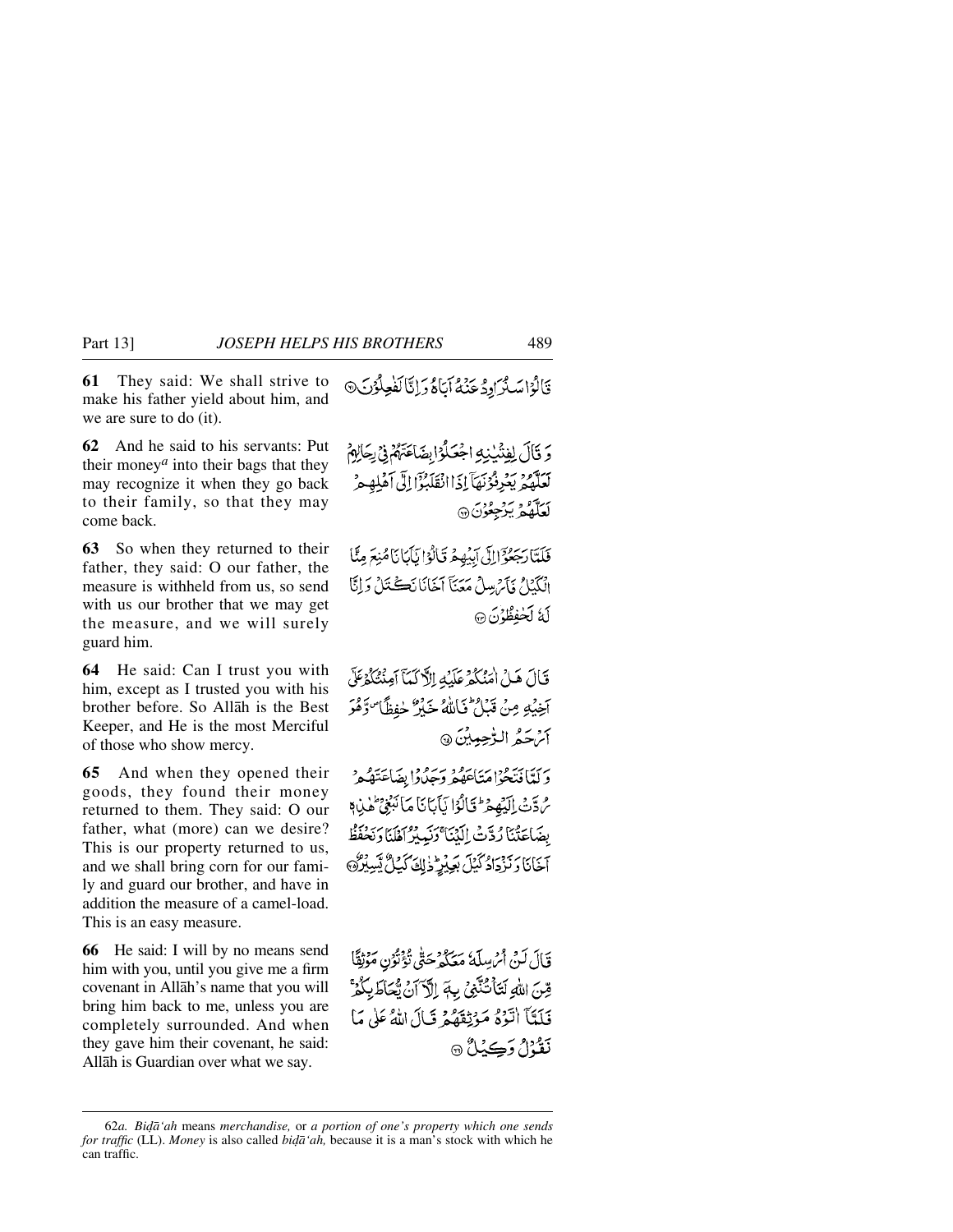**67** And he said: O my sons, enter not by one gate but enter by different gates.*<sup>a</sup>* And I can avail you naught against Allåh. Judgment is only Allåh's. On Him I rely, and on Him let the reliant rely.

**68** And when they entered as their father had bidden them, it availed them naught against Allåh, but (it was only) a desire in the soul of Jacob, which he satisfied. And surely he was possessed of knowledge, because We had given him knowledge, but most people know not.*<sup>a</sup>*

وَقَالَ يُبَنِيَّ لَا تَدَجْلُوْا مِنْ بَابٍ وَّاحِدٍ وَّ ادْ ثِكْرًا مِنْ آبْدَابِ مُّتَفَدِّفَ فَوَمَا أَخْنِي جَهْنَكُمْ مِّينَ اللَّهِ مِنْ شَيِّءٌ ۖ إِن الْمُحَكِّمُ الآرِيلُّهِ عَلَيْهِ تَوَكَّكَ وَعَلَيْهِ فَلَيَتَوَكَّلَ الْمُتَوَكِّلُوْنَ ۞

وَلَعًا دَخَلُوْامِنْ حَدْثُهُ أَمَرَهُ وَ آبُوهُ هُوَ مَاكَانَ يُغْنِى عَنْهُمْ قِنَ اللَّهِ مِنْ شَيْءٌ إِلَّ حَاجَةً فِي نَفْسٍ يَعْقُوبَ قَضِعاً فَوَ اتَّ لَمْ لَدُّوْعِلُمِ لِّمَاعَلَّهُنَّهُ وَ لَٰكِنَّ أَكَثَرَ التَّاس لَا يَعْلَمُهُنَّ هَ

## SECTION 9: **The Youngest Brother**

**69** And when they went in to Joseph, he lodged his brother with himself, saying: I am thy brother, so grieve not at what they do.

**70** Then when he furnished them with their provision, (someone) placed the drinking-cup in his brother's bag.*<sup>a</sup>* Then a crier cried out:*<sup>b</sup>* O caravan, you are surely thieves!

وَلَمَّا دَخَلُوْاعَلَى يُؤْسُفَ الْأَى اِلَيْهِ أَخَاهُ قَالَ إِنَّ آَنَا آَخْرُكَ فَلَا تَبْتَيْسُ بِهَا كَيَانُوْ الْعُمَلُوْنَ @ فَلَمَّا جَهَّزَهُمُ بِجَهَازِهِمْ جَعَلَ السَّقَابَةَ فِي تَرَحْلِ آَخِيَٰهِ ثُمَّرَ أَذَّنَ مُؤَذِّنٌ أَيَّتُهُمَا الْعِبْرُ اِتَكُمْ لَسْرِقُوْنَ 9

68*a.* The Bible narrative represents Jacob as being quite ignorant in the matter.

70*a.* Though the Bible narrative ascribes the placing of the cup to Joseph, the Qur'ån does not say so. It is evident that the furnishing of provisions was not done by Joseph himself. It was somebody else who carried out the orders and furnished the provisions; from the preceding section it is clear that Joseph's servants did so, and when he had to return the money, he had to give an order to that effect to his servants. On this occasion no such order was given. And therefore it was by the king's servants that the king's drinking-cup was placed in the bag of Joseph's brother. It is not stated here whether it was done intentionally or was put there by mistake; the words may imply either.

Was it not one of Joseph's own brethren who did this act so that Benjamin might also be removed from Jacob? There is a clear hint to this possibility in v. 77, where

<sup>67</sup>*a.* Jacob, it seems, had come to know by Divine revelation that Joseph was there, and therefore he ordered them to enter by different gates so that Joseph might find his brother. The next verse makes it clear when it says: *And surely he was possessed of knowledge because We had given him knowledge*.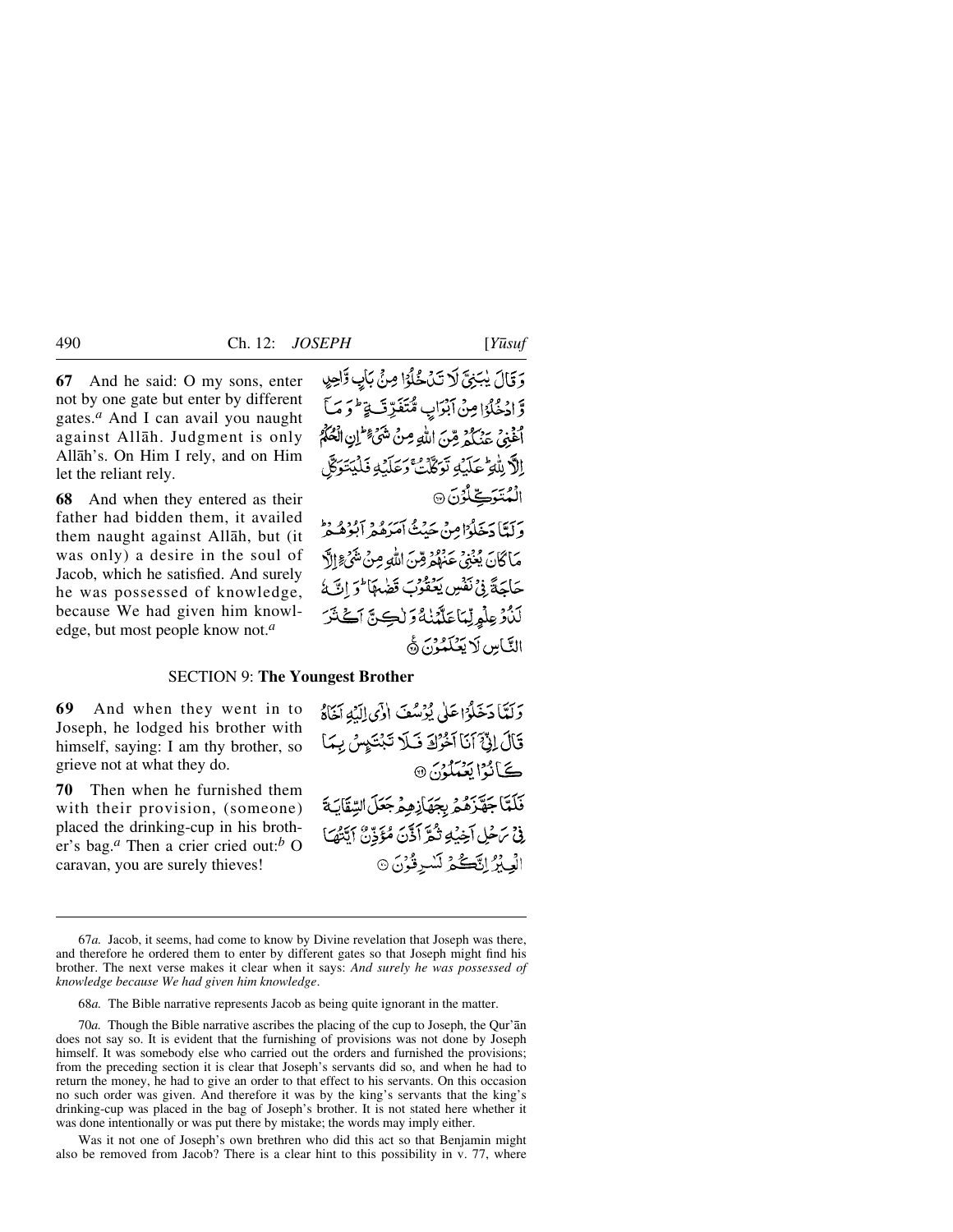**71** They said, while they turned towards them: What is it that you miss?

**72** They said: We miss the king's drinking-cup, and he who brings it shall have a camel-load, and I am responsible for it.

**73** They said: By Allåh! You know for certain that we have not come to make mischief in the land, and we are not thieves.

**74** They said: But what is the penalty for this, if you are liars?

**75** They said: The penalty for this — the person in whose bag it is found, he himself is the penalty for it. Thus do we punish the wrongdoers.

**76** So he began with their sacks before the sack of his brother,*<sup>a</sup>* then he brought it out from his brother's sack. Thus did We plan for the sake of Joseph.*<sup>b</sup>* He could not take his قَالُوْا وَ اَقْبَلُوْا عَلَيْهِمْ مِّا ذَا تَفْقِلُوْنَ ۞

قَالُوْا نَفْقِلُ صُوَاءَ الْمَلِكِ وَلِعَينَ جَاءَ *پ*4حِمْلُ بَعِيْرٍ وَّ اَنَابِ ۾ نَاعِيْدُ® قَالُوْا تَأَسُّولَقَدْ عَلِمُنْدُهُ مَاجِئُنَا لِنُفْسِلَ فِي الْأَمْنِ وَمَا كُنَّا سُرِقِينَ ۞ قَالُوْا فَمَاجَزَاؤُوَّ إِنْ كُنْتُمْ كَيْدِيْنَ@ قَالُوْۤاجَزَاوُۚ ۚ مَنۡ وُّجِدَىٰ فِيۡ مَاحۡلِهٖ فَهُوَ جَزَآؤُهُ ۖ كَـٰ لِكَ نَجْزِيِ الظَّٰلِمِيْنَ ۞ فَبَكَأَ بِأَوْعِيَتِهِمْ قَبْلَ وِعَآءِ أَخِيْهِ تَثُمَّ اسْتَخْرَجَهَا مِنْ رِّعَلَّمَ آخِيَةٍ كَذٰلِكَ كِذَنَا

إِمْرُهُ مِنَ لِمَا كَانَ لِيَأْخُذِ آخَاهُ فِيْ دِيْنِ

76*a.* This was done out of respect for that brother, for they knew that Joseph had lodged him with himself.

76*b.* This makes it clear that this was not Joseph's plan, but a Divine plan. In other words, the circumstances were made to assist Joseph to keep his brother with him. Joseph's desire, no doubt, was to retain his brother Benjamin while the others returned; but he was unable to do so under the laws of Egypt, as is shown by what follows. This shows that one living under an alien government should abide by the laws of that government.

Joseph accuses them of having done some guilty deed: "You are in an evil condition", and a still clearer hint in v. 89, where Joseph says: "Do you know how you treated Joseph and his brother, when you were ignorant?" Besides the episode of the cup, there is nothing in the Holy Qur'ån to show that they were guilty of any mischief against Benjamin. I am therefore strongly of opinion that it was one of Joseph's own brethren who put the cup in Benjamin's bag, so as to get him involved in trouble, and remove him from the presence of Jacob, who loved him most after Joseph.

<sup>70</sup>*b.* It is a mistake to suppose that the crier was the very person who had placed the cup there. As v. 72 makes it clear, it was the king's drinking-cup; in other words it was not Joseph's personal property, but the property of the king, or government property. It is clear that the men who provided corn were different from those who had charge of the king's property.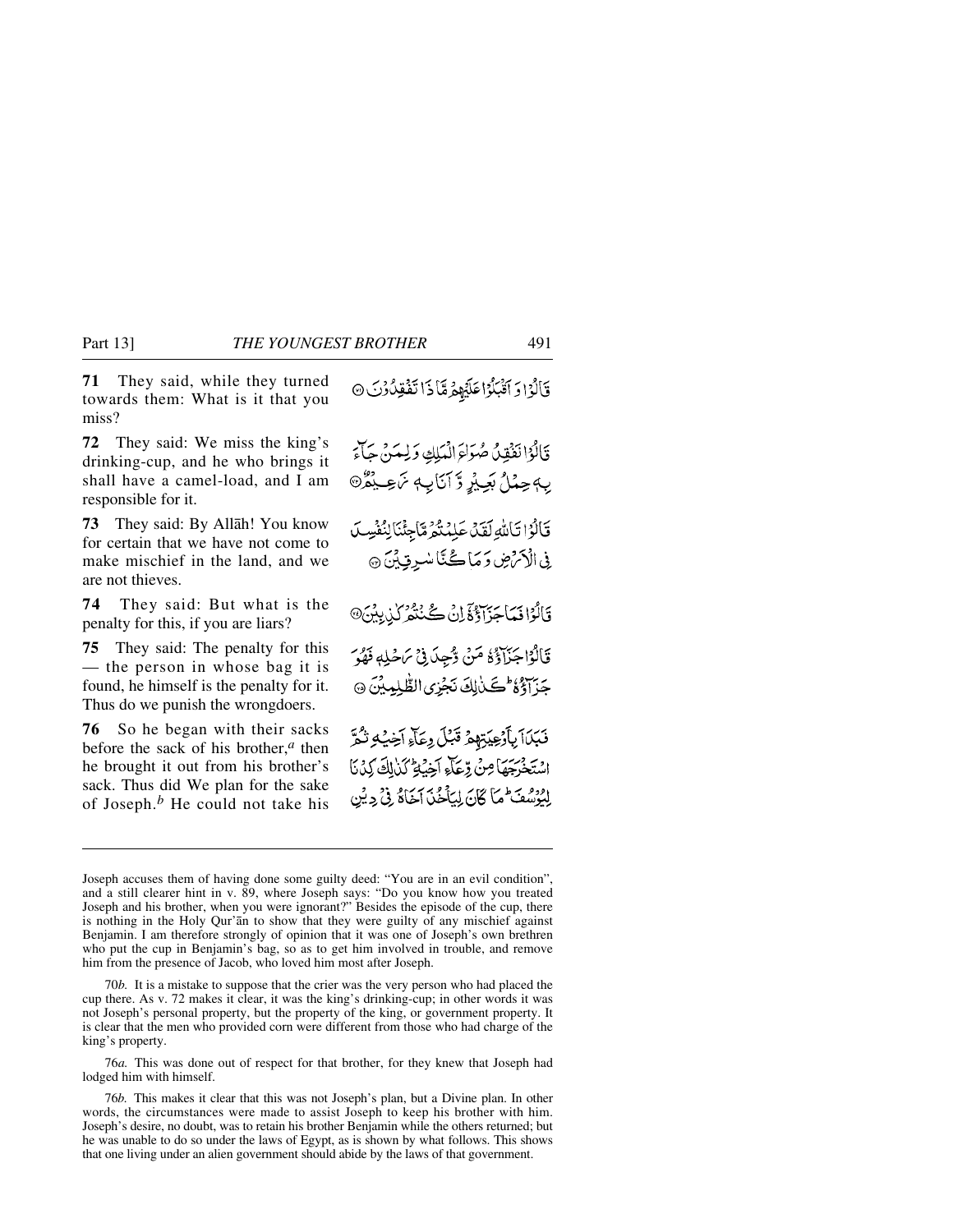brother under the king's law, unless Allåh pleased. We raise in degree whom We please. And above everyone possessed of knowledge is the All-Knowing One.

**77** They said: If he steal, a brother of his did indeed steal before.*<sup>a</sup>* But Joseph kept it secret in his soul, and disclosed it not to them. He said: You are in an evil condition, and Allåh knows best what you state.

**78** They said: O chief, he has a father, a very old man, so take one of us in his place. Surely we see thee to be of the doers of good.

**79** He said: Allåh forbid that we should seize other than him with whom we found our property, for then surely we should be unjust!

الْعَلِكِ الْآَيَنَ نَتَيْتَاءَ اللَّهُ لَنَزْفَعُ دَيْنَ جُتٍّ *هَنْ* نَتْتَآءُ وَ فَوْقَ ڪُلِّ ذِيْ عِلْمِ عَلِيْدِهِنَّ@

قَالَوْٓالِنُ بِيَسُوقُ فَقَدۡلَ سَيَرَقَ آَخٌ لَّهُٗ مِنۡ قَبْلُ فَأَسَرَّهَا يُؤْسُفُ فِي نَفْسِهِ وَلَـهِ <sup>ور</sup>برها لَهُمْ قَالَ اَنْتُمُ شَرٌّ مَّكَانَا ۚ وَاللَّهُ آَعُلَمُ بِمَا تَصِفُوْنَ ۞ قَالُوْا يَأْتِهَا الْعَرْبِيرُ إِنَّ لَمَّ آبَا شَيْغًا لَبِيْزًا فَخُذْ آجَدَنَا مَڪَأَنَّةُ إِنَّا نَزْيِكَ مِنَ الْمُخْسِنِيْنَ @ قَالَ مَعَاذَ اللهِ أَنْ يَأْخُذَ إِلاَّ مَنْ وَحَدْنَا

مَتَاعَنَا عِنْدَهَ ۚ "إِنَّآ إِذًا لِّطْلِعُوْنَ ۞

## SECTION 10: **Joseph Discloses his Identity**

**80** So when they despaired of him, they conferred together privately. The eldest of them said: Know you not that your father took from you a covenant in Allåh's name, and how you fell short of your duty about Joseph before? So I shall not leave this land, until my father permits me or Allåh decides for me; and He is the Best of the judges.

**81** Go back to your father and say: O our father, thy son committed theft. And we bear witness only to فَلَمَّاالْهُتَدْعَسُوْاهِنَّهُ خَلَصُوْا نَجِتَّا ۖ فَأَلَ كَبِّدُهُمْ أَلَهُ تَعْلَمُوْۤا أَنَّ أَيَأَكُمُ قَدْ أَخَذَ عَلَيْكُمْ مَّوْثِقَّاقِينَ اللهِ وَمِنْ قَبْلُ مَا فَرَّطُنُّهُ فِي يُوْسُفَ ۚ فَلَنْ آبَرَحَ الْأَرْضَ حَتَّى بِأَذَنَ بِيِّ آبِيٍّ أَوْ يَحْكُمُ اللَّهُ لِي ۚ ۚ رَهُوَ خَيْرُ الْخُكِمِيْنَ۞

اِمْ جِعُوَّا إِلَى آبِيَكُمْ نَفْرُكُوْا يَأْبَانَا ٓ إِنَّ ابْنَكَ سَرَقَ ۚ وَ مَا شَهِدۡ نَآلِلَائِمَاعَلِنَنَا

<sup>77</sup>*a.* The brethren of Joseph made a false statement against Joseph to cast a veil over their own evil deeds. If Benjamin, they said, was a thief, so was his brother Joseph, as if they meant to say that this evil trait of character was due to the mother. There is probably a reference here to what is said in Gen. 31:19: "And Rachel had stolen the images that were her father's".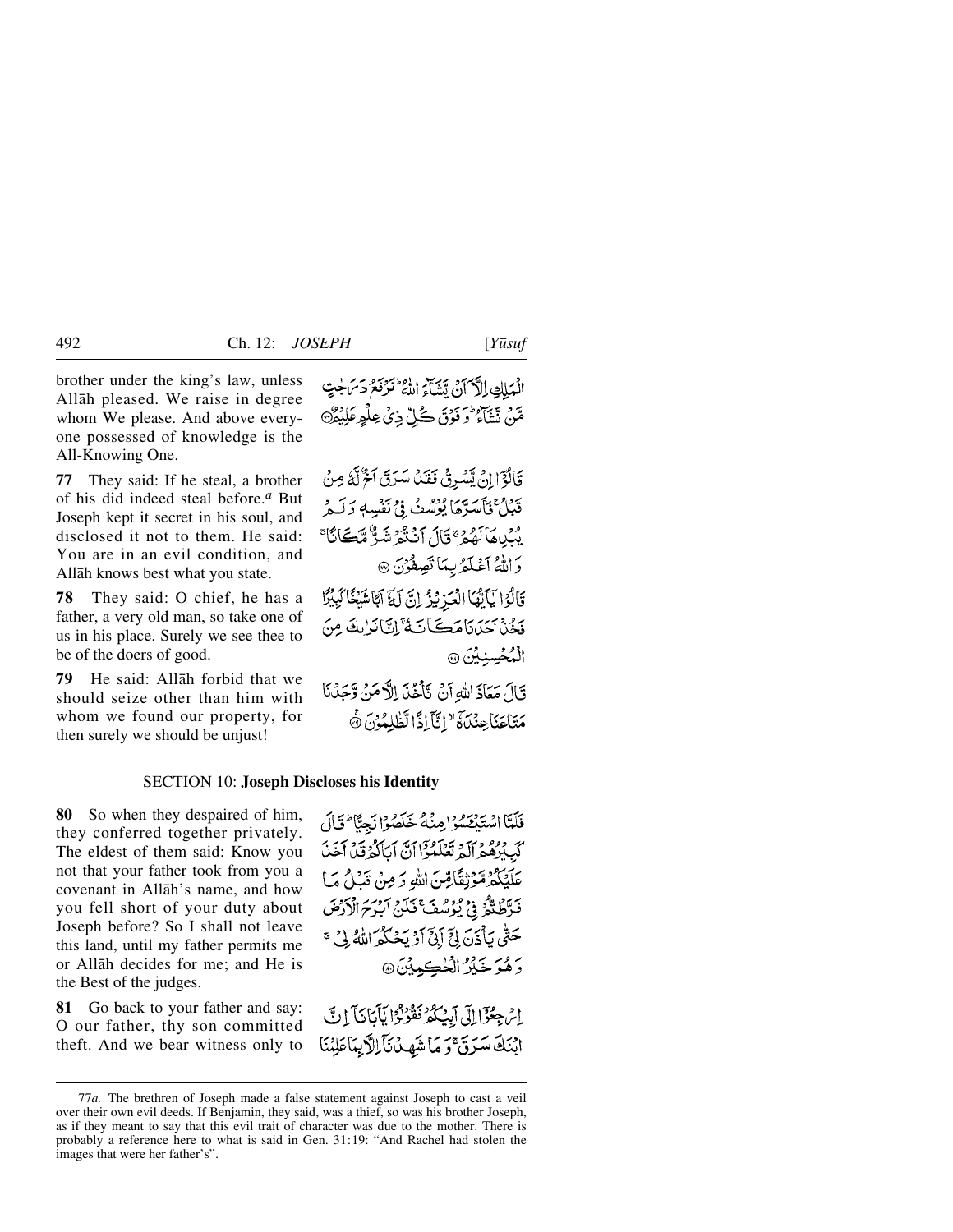what we know, and we could not keep watch over the unseen.

**82** And ask the town where we were, and the caravan with which we proceeded. And surely we are truthful.

**83** He said: Nay, your souls have contrived an affair for you, so patience is good. Maybe Allåh will bring them together to me. Surely He is the Knowing, the Wise.

**84** And he turned away from them, and said: O my sorrow for Joseph! And his eyes were filled*<sup>a</sup>* (with tears) on account of the grief, then he repressed (grief).

**85** They said: By Allåh! Thou wilt not cease remembering Joseph till thou art a prey to disease or thou art of those who perish.*<sup>a</sup>*

**86** He said: I complain of my grief and sorrow only to Allåh, and I know from Allåh what you know not.*<sup>a</sup>*

**87** O my sons, go and inquire about Joseph and his brother, and despair not of Allåh's mercy.*<sup>a</sup>* Surely none **رَمَاڴَنَّ**ٲٳلِلۡغَيۡبِ حٰفِظِيۡنَ۞

رَ مُتَلِى الْقَدْيَةَ الَّتِيْ كُنَّانِيْهَا وَالْعِيْرَ الَّتِيِّ آَتَيْكِنَّنَا فِيُهَا لَمْ إِنَّا لَضِياتُوْتَ @ قال بياد سوين بيرد من موسط من المسنة.<br>قال بيل سويت ليكو أنفسكواهما فصلر جَيِّبِيْلُ عَصَبِي اللَّهُ آنُ يَّأْتِيَنِيُّ بِهِمْ جَيْبِيًّا الَّهُ مُوَ الْعَلِيْمُ الْحَكِيْمُ @

وتولّى عَنْهُمْ وَتَالَ يَأْسَفَى عَلَى يُؤْسُفَ وَابِيَقَتْ عَيْنُهُ مِنَ الْحُزْنِ ذَهُوَ كَظِيْمٌ

فَأَلَوْا تَأَلَّمُهِ تَفْتَؤُا نَبْذُكُرُ بُوْسُفَ حَتَّى تَكُوْنَ حَرَضًا آوُ تَكُوُنَ مِنَ الْهٰلِكِينَ ۞

قَالَ إِنَّمَآ آَشْكُوۡ البَنِّيۡ وَحُزْنِيَّ إِلَى اللَّهِ رَآءَ لَمْ مِنَ اللَّهِ مَالَا تَعْلَمُوْنَ ۞ يبَيِّنِيَّ إِذْهَبُوْا فَتَحَسَّسُوْا مِنْ تَوْسُفَ دَاخِيْهِ وَلَا تَأْيُفَعَدُ إِمِنْ مَّ وَجِ اللَّهُ إِنَّهُ لَا بَأَيْفَيْنُ

86*a.* This shows clearly that Jacob knew by Divine revelation that Joseph was alive.

<sup>84</sup>*a. Ibyadda* and *bayyada* convey almost identical significance, and under the latter we find *bayya˙a al-siqå'a,* meaning *amla'a-h∂,* i.e. *he filled the vessel* (T). LL also gives this significance of the words. I'Ab, too, interprets the words as meaning *the filling of eyes with tears* (Rz). Even if we accept the ordinary significance, *his eyes were whitened,* the meaning is that they were whitened with tears, which naturally came at the mention of Joseph.

<sup>85</sup>*a. Harad* is a *person who is in a disordered and diseased state* so that he is one *from whom good is not expected.* It also signifies *one who falls down so that he is not able to rise again,* or *one affected by constant disease* (LL).

<sup>87</sup>*a.* Here the Holy Qur'ån again differs from the Bible and shows that Jacob was so certain of Joseph being alive because of the knowledge he received from God, that he sent his sons a third time to Egypt to ascertain about Joseph. It appears that he had an inkling also that Joseph was in Egypt.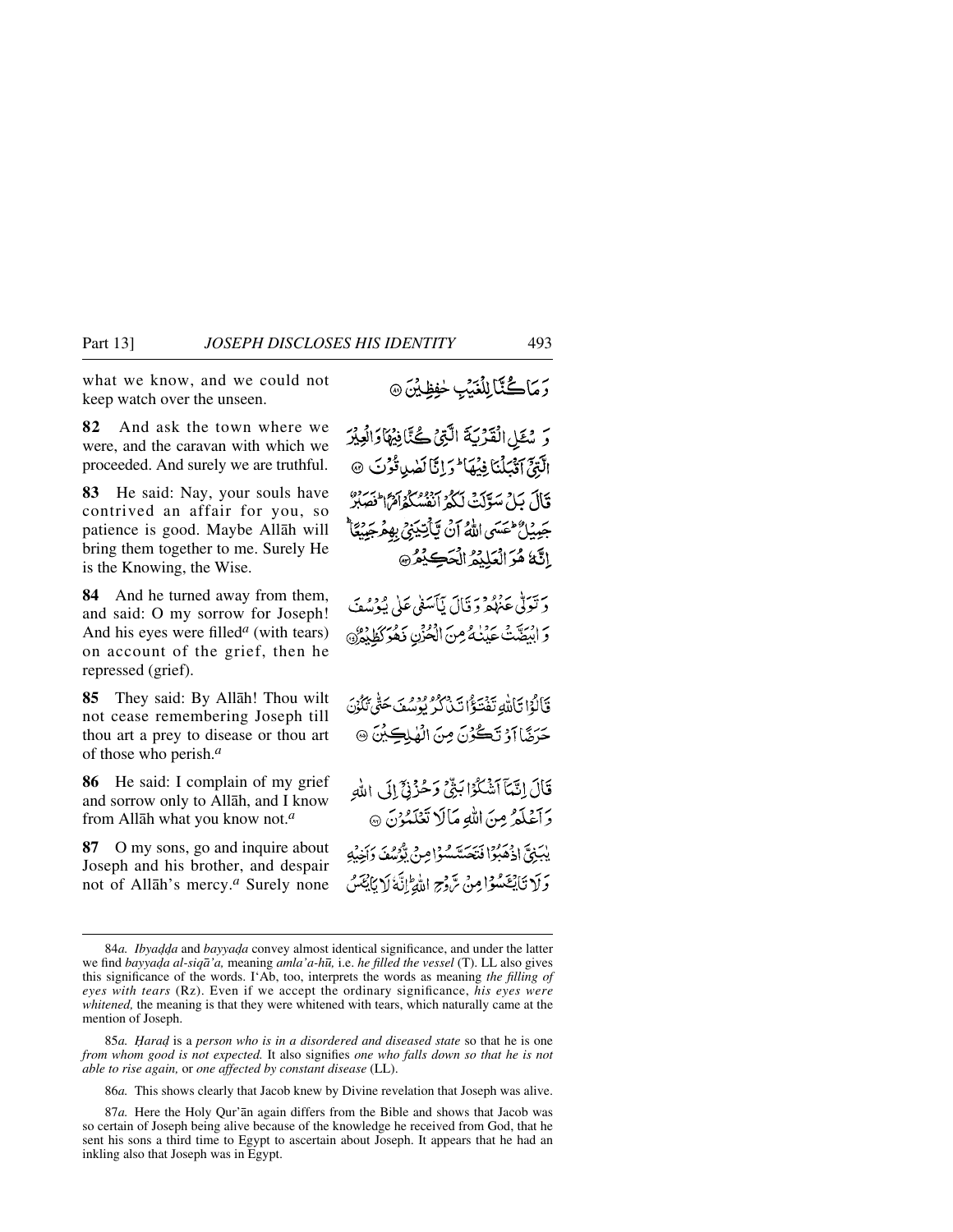despairs of Allåh's mercy except the disbelieving people.

**88** So when they came to him, they said: O chief, distress has afflicted us and our family, and we have brought scanty money, so give us full measure and be charitable to us. Surely Allåh rewards the charitable.

**89** He said: Do you know how you treated Joseph and his brother, when you were ignorant?

**90** They said: Art thou indeed Joseph? He said: I am Joseph and this is my brother; Allåh has indeed been gracious to us. Surely he who keeps his duty and is patient — Allåh never wastes the reward of the doers of good.

**91** They said: By Allåh! Allåh has indeed chosen thee over us, and we were certainly sinners.

**92** He said: No reproof be against you this day.*<sup>a</sup>* Allåh may forgive you, and He is the most Merciful of those who show mercy.

**93** Take this my shirt and cast it before my father's face — he will come to know.*<sup>a</sup>* And come to me with all your family.

فَلَمَّا دَخَلُوْا عَلَيْهِ قَالُوْا يَأَيُّهَا الْعَزِيْرُ مَسَّنَا وَأَهْلَنَا الضَّرُّ وَجِئْنَا بِبِضَاعَةٍ مُّزْجُةٍ نَأْرُنِ لَنَا الْكَيْلَ وَتَصَلَّقُ عَلَيْنَا ۚ إِنَّ اللَّهَ يَجْزِى الْمُتَصَلِّقِيْنَ ۞ قَالَ هَلْ عَلِمۡنَٰٓءٌ مَّا فَعَلۡنَّهُمۡ بِيُوۡسُفَـِّ دَ آخِيَّةِ إِذْ آنَنْݣُمْ جَهْلُوُنَ۞ قَالُوْٓاءَانَّكَ لَاَنۡتَ يُوۡسُعۡ ۖ فَالۡ ٱتَبَا يُوْسُعُ كَهِ هٰذَآ ٱبِنِيۡ ٰ فَيَلۡ مَتِنَ اللَّهُ عَلَيۡنَاۚ إِنَّهُ مَنْ يَتَّقِ وَيَصْبِرُ فَإِنَّ اللَّهَ لَا يُضِيْعُ آجَرَ الْمُحْسِنِيْنَ@ قَالُوْا تَأْلَلُهِ لَقَنْ انْتَرَادَ اللَّهُ عَلَيْنَا رَ اِنْ كُنَّالَخْطِيْنَ،

قَالَ لَا تَتْدُبْبَ عَلَيْكُمُّ الْبَرْمَ يَغْفِي اللَّهِ لَكُوْنُوَ هُوَ أَيْرَحَمُ النُّجِيبِينَ ۞

إِذْ هَبُوْا بِقَعِيْصِيْ هٰذَا فَأَلْقُوهُ عَلَى دَجْهِ آبيُ يَأْتِ بَصِيْرًا ۚ وَأَتَّرُنِيُ بِأَهْلِكُمُ بر وسروبرغ<br>اج**ېدي**ون ۱۳

مِنْ سَّ دِّجِ اللَّهِ إِلَيْ الْفَدْمُ الْڪَفِرُدُنَ<sup>@</sup>

<sup>92</sup>*a.* It is related that the Prophet took hold of the two sides of the gate of the Ka'bah on the day of the conquest of Makkah and said to the Quraish: How do you think I should treat you? They said: We hope for good, a noble brother and the son of a noble brother. Then he said: I say as my brother Joseph said: "No reproof be against you this day" (Rz).

<sup>93</sup>*a. Başir* means *one who sees things with the eyes*, as well as *one endowed with mental perception* or *one knowing* (LL). The Qur'ån does not say anywhere that Jacob had become blind. The shirt was sent as being a reminder of the torn shirt of Joseph, which Joseph's brethren had brought to Jacob (v. 18).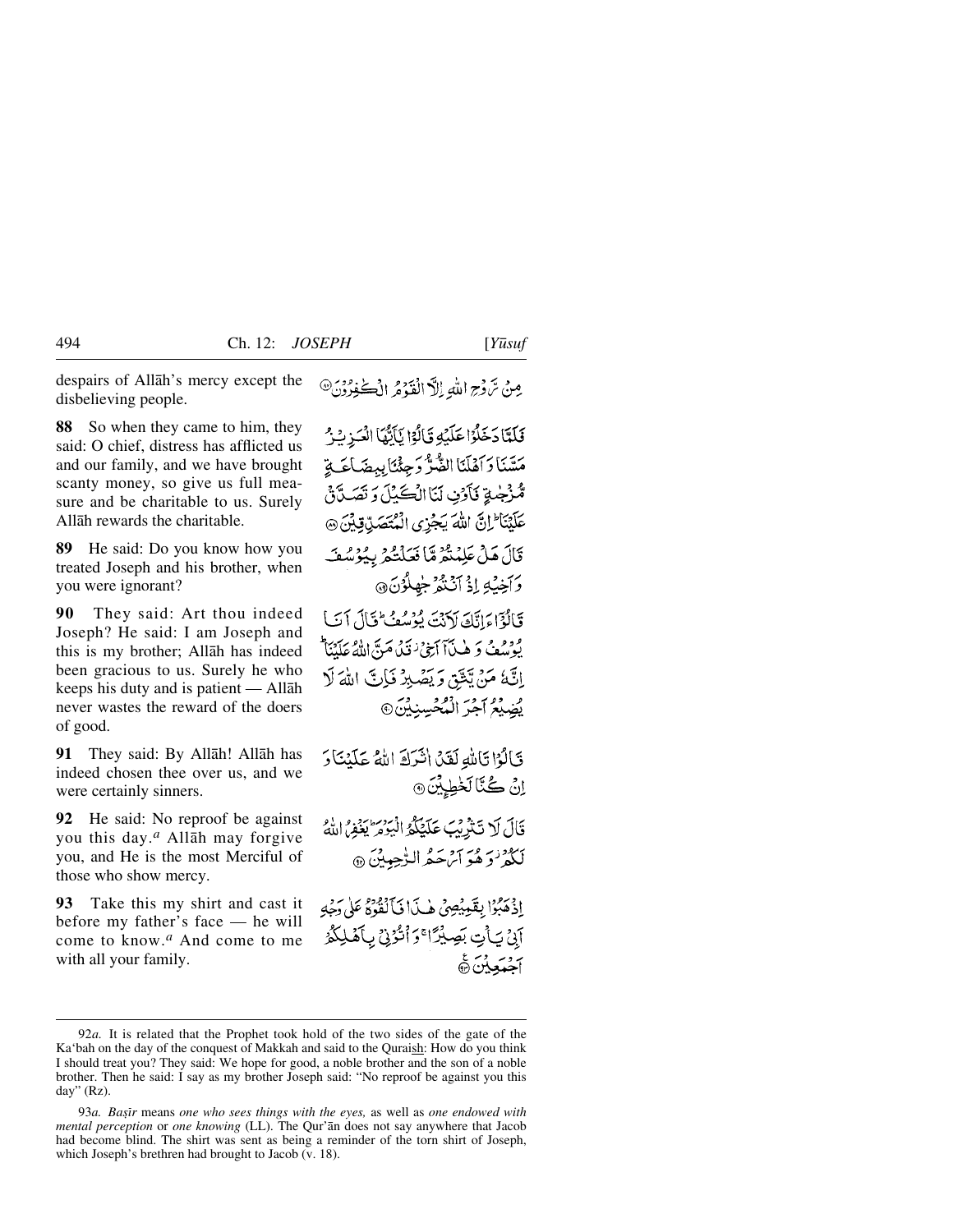## SECTION 11: **Israel goes to Egypt**

**94** And when the caravan left (Egypt), their father said: Surely I scent (the power of) Joseph, if you call me not a dotard.*<sup>a</sup>*

**95** They said: By Allåh! thou art surely in thy old error.

**96** Then when the bearer of good news came, he cast it before his face so he became certain. He said: Did I not say to you that I know from Allåh what you know not?

**97** They said: O our father, ask forgiveness of our sins for us, surely we are sinners.

**98** He said: I shall ask forgiveness for you of my Lord. Surely He is the Forgiving, the Merciful.

**99** Then when they went in to Joseph, he lodged his parents*<sup>a</sup>* with himself and said: Enter Egypt in safety, if Allåh please.

**100** And he raised his parents on the throne,*<sup>a</sup>* and they fell prostrate for his sake.<sup>*b*</sup> And he said: O my father, this

وَلَمَّا فَصَلَتِ الْعِيْرُ قَالَ ابْرُهُ وَإِنِّ لَاَجِلُ رِيْحَ يُؤْسُفَ لَوْلَاَ أَنْ تُفَتِّدُونِ۞ قَالُوْا تَالِلُهِ إِنَّكَ لَفِي ضَلِلَّهِ الْقَدِيْمِ فَلَعَّآ أَنْ جَآءَ الْبَيِّنْ يُمْرُ إِلَّقْمَةُ عَلَىٰ وَجُهِهِ فَأَنْ تَدَبَّ بَصِيْرًا ۚ قَالَ ٱلْمِرَاقَٰلُ لَّكُمْ ﴾ الِّيَّ آعَلَمُ مِنَ اللَّهِ مَا لَا تَعْلَمُوْنَ ۞ قَالُوْا نَأْيَانَا اسْتَغْفِرْ لَيَا ذُنُوْيَنَآ إِنَّ كُتَّاخْطِيِّينَ @ قَالَ سَوُنَ أَسْتَغْفِرُ لَكُمْ مَا تِي َ إِنَّ هُوَ الْغَفُوْمُ الدَّحِيْهُ ۞ فَلَعَّادَ خَلُوْاعَلَى يُوْسُفَ اٰذَى الَّبَ مِ آبَدَ بِّهِ دَ قَالَ ادْخُلُوْامِضْدَ إِنْ شَبَآءَ اللهُ امِنِيْنَ﴾ وَ بَرِيَةِ آيَوَيْهِ عَلَى الْعَبْرِيقِ وَجَهَّ ۚ إِلَهَ لَا سُعَّدًا ۚ وَ قَالَ نَأْبَتِ هٰذَا تَ}ْوِبُ}ُ

100*b.* Seeing the highly dignified position to which Joseph had been raised in Egypt, they all fell prostrate before God as a mark of thanksgiving. Joseph speaks of

<sup>94</sup>*a.* When the caravan in which were Joseph's brethren departed from Egypt, Jacob again received assurance from on high about Joseph, so he said to those about him that he scented the power of Joseph. Jacob knew that Joseph was alive and of this he informed his sons again and again, but he now told them further that he had received an assurance from God that Joseph occupied a high position.

<sup>99</sup>*a.* Leah was Rachel's elder sister and a wife of Jacob (Gen. 29:16–28). The fact that Rachel was dead in no way contradicts this statement, because Leah would be Joseph's mother in both capacities, as his mother's sister and as his father's wife.

<sup>100</sup>*a.* The royal throne is not meant here, for Joseph himself did not sit on the royal throne. Joseph raised his parents to his own raised seat; or the meaning may be that he placed them in a good position. Compare Gen. 47:11: "And Joseph placed his father and his brethren, and gave them a possession in the land of Egypt, in the best of the land".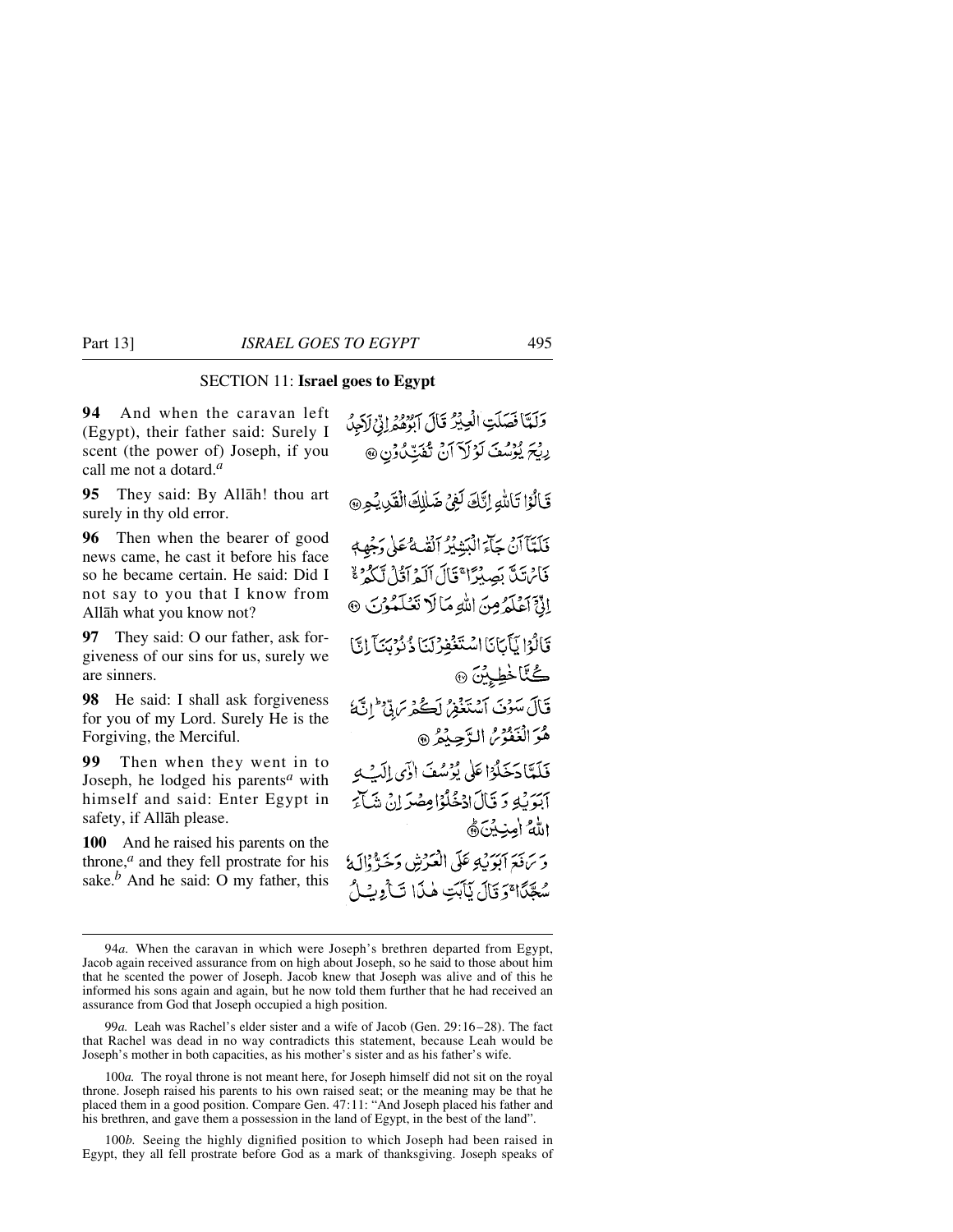is the significance of my vision of old — my Lord has made it true. And He was indeed kind to me, when He brought me forth from the prison, and brought you from the desert after the devil had sown dissensions between me and my brethren. Surely my Lord is Benignant to whom He pleases. Truly He is the Knowing, the Wise.

**101** My Lord, Thou hast given me of the kingdom and taught me of the interpretation of sayings. Originator of the heavens and the earth, Thou art my Friend in this world and the Hereafter. Make me die in submission and join me with the righteous.

**102** This is of the announcements relating to the unseen (which) We reveal to thee, and thou wast not with them when they resolved upon their affair, and they were devising plans.*<sup>a</sup>*

روياي مِنْ قَبْلُ قَدْ جَعَلَهَا بَرِقِ حَقًّا وَقَدْ أَحْسَنَ بِيِّ إِذْ أَخْرَجَنِي مِنَ السِّجْنِ وَجَاءَ بِكُمْ مِّنَ الْبَذْدِمِنُ بَعْدِ برد تيجيح الشَّيْطُنُ بَدْيَنِي وَبَدِّنِ إِخْرَبِيْ ۖ اِنَّ يَرَبِّيْ لَطِيْعٌ لِّمَا يَشَاءُ إِلَيْهِ ثَمَّوَ الْعَلِيْمُ الْحَكِيْمُرْ۞

رَبِّ فَكِنَّ الْيَكْتَنِيُّ مِنَ الْمُلْكِ وَعَلَّمْتَنِيُّ صِنْ تَأْوِيْلِ الْإِحَادِيْتِ ۚ فَأَطِرَ السَّلْوٰتِ وَالْأَمْرَضِ ۖ أَنْتَ وَلِيٍّ فِي الدُّّنْيَا وَالْأَخِرَةِ ۚ تَوَفَّنِيَّ مُسْلِمًّا وَّ ٱلْحِقْنِّ بِالصَّلِحِيْنَ @

ذٰلِكَ مِنْ اَنْبَآءِ الْغَيْبِ نُوُحِيَّةِ لِلَّيْكَ ۚ دَ مَاڪُنۡتَ لَدَيۡهِمۡ إِذۡ ٱجۡتُغُوۡۤاٰامُدۡهُمۡ برو د پښځ دي.<br>د هغه پښځ دي

this, i.e. of the dignity to which he was raised, as the fulfilment of his vision. This is made clear in the verse that follows.

<sup>102</sup>*a.* Rodwell's remark that "Muhammad must at this period, while recasting and working up these materials, have entered upon a course of wilful dissimulation and deceit (although the end would justify to him the means employed) in claiming inspiration for them" is due to crass ignorance, if not to deep malice. It has already been noted how the Qur'ån, after relating that which befell the opponents of a prophet, immediately changes the subject, hinting that the same punishment was in store for the opponents of the Prophet, *and throughout the Holy Qur'ån the anbå' al-ghaib,* or *the announcements relating to the unseen, signify not the ancient histories of past prophets, but a repetition of those histories in the life of the Holy Prophet Muƒammad.* Take this case, for instance. The history of Joseph ends in the last verse with his prayer for being classed with the righteous at his death, and there is a reference in this verse to the similar events that must befall the Holy Prophet. It has already been shown how the events in the lives of the two prophets closely resemble each other. The reference in "when they resolved upon their affair and they were devising plans" is to the resolution of the Quraish and their plans of either *killing the Prophet* or *banishing him* or *imprisoning him;* see 8:30. The two verses which follow and the whole of the next section show still more clearly that a change has been introduced with this verse. The Qur'ån does not relate stories for the sake of giving information of the past, but for the lessons which they afford for the future guidance of man. Compare 3:44*a*, 11:49*a*, and 12:3*b*.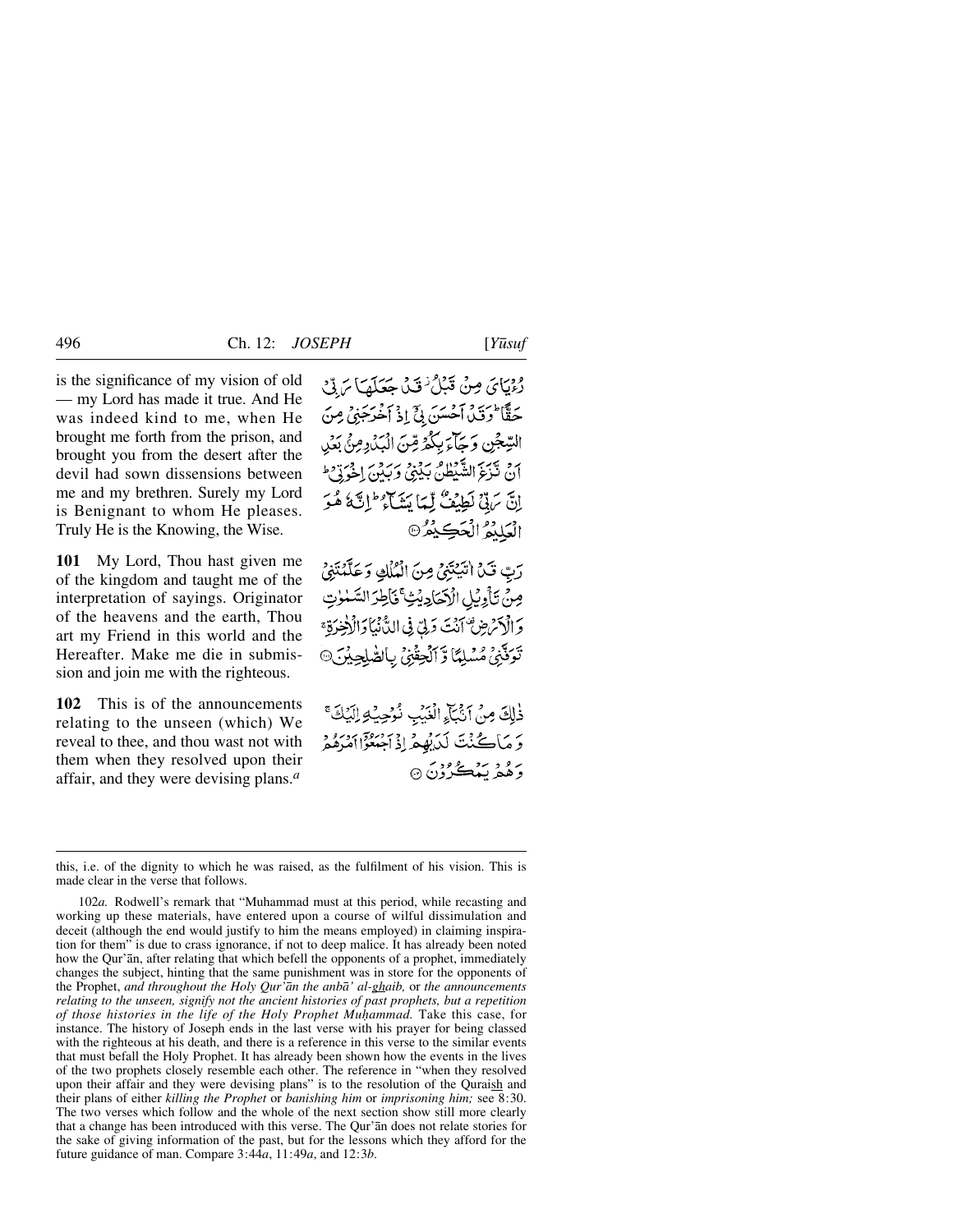**103** And most men believe not, though thou desirest it eagerly.

**104** And thou askest them no reward for it. It is nothing but a reminder for all mankind.

## SECTION 12: **A Lesson for the Prophet's Opponents**

**105** And how many a sign in the heavens and the earth do they pass by! yet they turn away from it.

**106** And most of them believe not in Allåh without associating others (with Him).

**107** Do they then feel secure from the coming to them of an all-encompassing chastisement from Allåh or from the coming to them of the hour suddenly, while they perceive not?

**108** Say: This is my way: I call to Allåh, with certain knowledge — I and those who follow me. And glory be to Allåh! and I am not of the polytheists.

**109** And We sent not before thee any but men, from the people of the towns, to whom We sent revelation. Have they not then travelled in the land and seen what was the end of those before them? And certainly the abode of the Hereafter is best for those who keep their duty. Do you not then understand?

**110** Until, when the messengers despaired and (the people) thought that they were told a lie, Our help came to them, and whom We pleased was delivered. And Our punishment is not averted from the guilty people.*<sup>a</sup>*

دِمَاتِيهُمْ وَعَلَيْهِ مِنْ أَجْرِ إِنْ هُوَ إِلاَّ ذِكَرٌ لِّلْغُلَمِيْنَ ۞

دَ مَأَ ٱكْثَنَ<sup>ر</sup>ُ النَّامِينِ وَ أَوْحَدَصْتَ بِمُؤْمِنِينِ ۖ

وَ كَأَيَّتِهِ، قِينُ أَيَةٍ فِي السَّبْلُوتِ وَالْأَرْتَرَضِ سودون عَلَيْهَا دَ هُمْرِ عَنْهَا مُعُرِضُوْنَ ۞ وَ مَا يُؤْمِنُ اَكْتَرْهُمْ بِاللَّهِ إِلَّا

ۇھُمُ مُشْيِرْكُوْنَ۞

آفآهِنَّةَ إِرْمِ تَأْتِيَهُمْ غَاَشْيَةٌ قِينَ عَدَابِ اللهِ } : يَدْرُومُ إِنِّيَاءَ يُرْبِرَ وَعَدَّةً وَهُمْ لَا يَبْنُوهُ وَمِنْ }<br>أَوْ يَأْتِيْهُمْ السَّاعَةُ بِغُنِيَّةً وَهُمْ لا يَشْعُرُونَ

قُلْ هٰذِهٖ سَيِيْلِيِّ أَدْعُوَّا إِلَى اللَّهِ عَلَى بَصِيْرَةٍ آنَا وَمَنِ اتَّبَعَنِيُّ وَسُبْحٰنَ اللَّهِ وَمَآ آنَا صِنَ الْمُشْرِكِيْنَ۞

وَ مَأَأَيْرِ سَلْنَا مِنْ قَبْلِكَ الْآرِيجَالَا تَوْجِيّ اِلَّيُهِمَّ مِّنْ أَهْلِ الْقُرْئِ أَفَيَاءَ بَسِبْرُدُّ! فِي الْأَكْرَضِ فَيَنْظُرُوا كَيْفَ كَانَ عَاقِبَةُ الَّذِينَ مِنْ قَبْلِهِ مِرْطُوَ كَدَائِرا الْأَخِيرَ قِضَيْرٌ لِّلَّذَنِنَ اتَّقَوَّا الْكَلَاتَغَلَّلُونَ ۞

حَثَّى إِذَااسْتَيْئَسَ الرُّسُلُ وَظَنَّوَ النَّهُمُ قَلْ كَيْنِبُوْاجَاءَهُمْ نَصْرُنَا لِنَّبِيِّ مَنْ تَشَاءُ وَكَرْ يُرَدُّ بِأَسْنَاعَنِ الْقَوْمِ الْمُجْرِمِينَ @

<sup>110</sup>*a,* see next page.